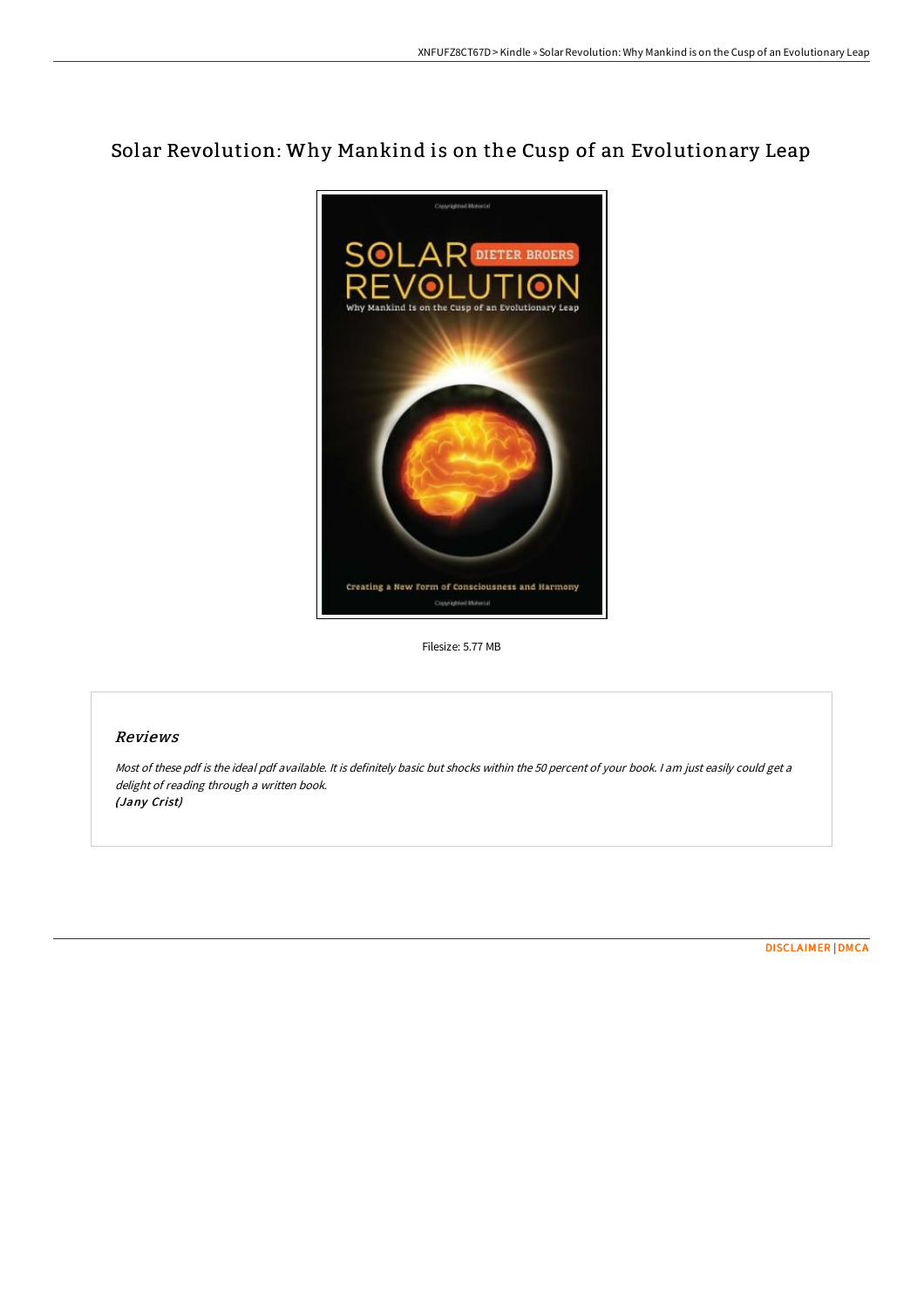## SOLAR REVOLUTION: WHY MANKIND IS ON THE CUSP OF AN EVOLUTIONARY LEAP



**DOWNLOAD PDF** 

North Atlantic Books,U.S., United States, 2012. Paperback. Book Condition: New. 228 x 152 mm. Language: English . Brand New Book. Does the sun have the power to transform humankind? In Solar Revolution, German biophysicist Dieter Broers makes a compelling case, pointing to a wealth of scientific evidence that shows a remarkable correlation between increases in solar activity and advances in our creative, mental, and spiritual abilities. We are in the midst of a dramatic rise in solar disturbances, which have the ability to affect Earth in alarming ways, disrupting the geomagnetic field, knocking out entire power grids, and influencing the development of organisms and the ecology as a whole. Remarkably, solar activity is predicted to peak toward the end of 2012--the same time the Mayans predicted the end of days. But Broers--who has for decades been studying the effect of electromagnetic fields on biological systems--sees the coming shift not as an apocalypse, but as the dawn of a new age. Drawing on research from a variety of scientific disciplines, Broers shows how this eruption of solar activity is a positive thing for humanity, that it is boosting our brain capacity and expanding our minds in ways we never imagined possible. Abilities now seen as extraordinary or supernatural- such as telepathy, extrasensory perception, and off-the-charts intelligence quotients--will become ordinary and natural, and may very well help us solve the mounting global crises we re now facing. Without a doubt, the way we think, feel, relate, communicate, and experience reality has been changing dramatically in recent years, and Broers affirms those changes will ultimately culminate in a new form of consciousness and harmony on Earth. Humankind is going through an evolutionary leap, says Broers, and the process has already begun.

**D** Read Solar Revolution: Why Mankind is on the Cusp of an [Evolutionar](http://albedo.media/solar-revolution-why-mankind-is-on-the-cusp-of-a.html)y Leap Online  $\blacksquare$ Download PDF Solar Revolution: Why Mankind is on the Cusp of an [Evolutionar](http://albedo.media/solar-revolution-why-mankind-is-on-the-cusp-of-a.html)y Leap